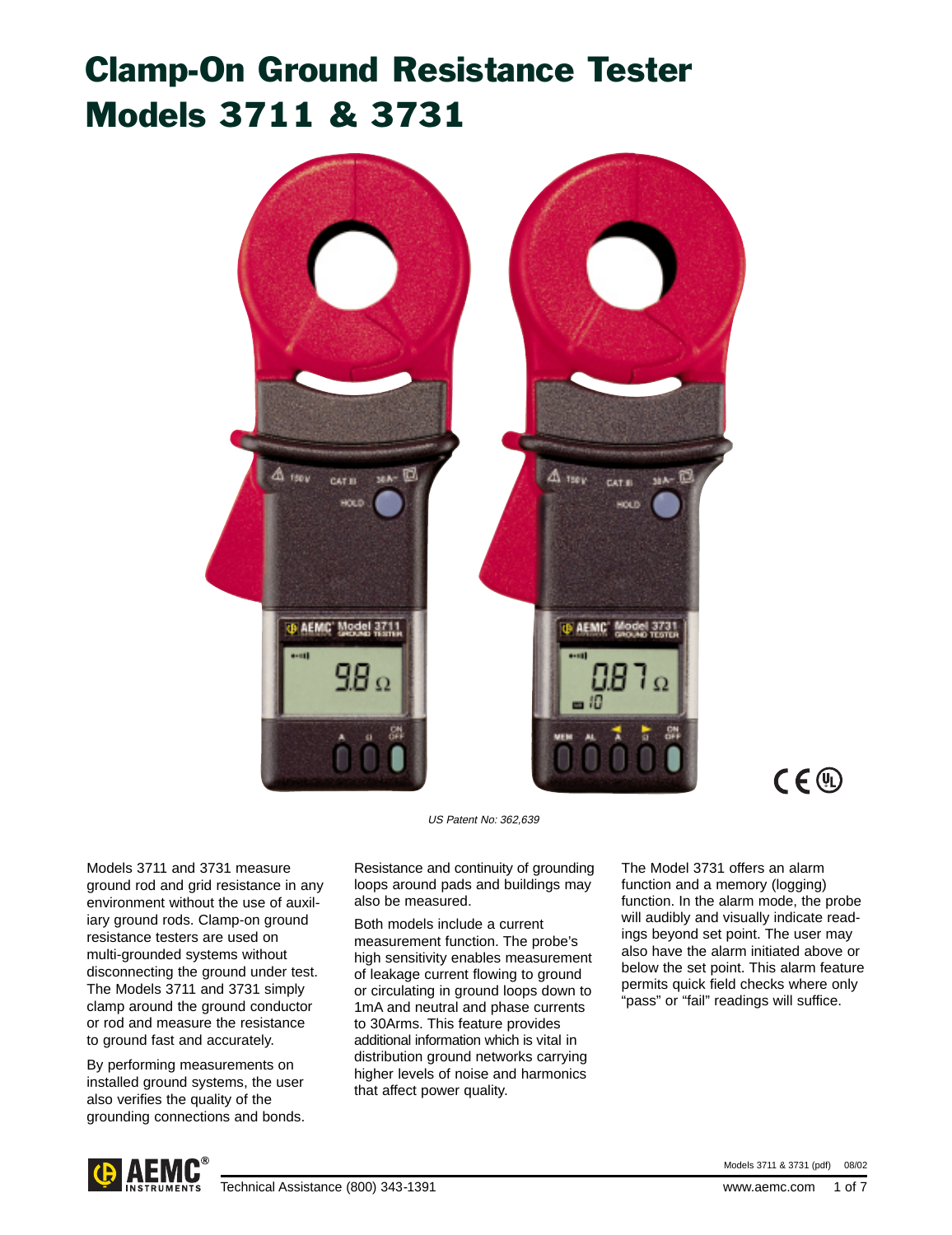# Features

- **•** Simple and fast clamp-on operation – no leads, no auxiliary rods or spacing requirements
- **•** Direct reading of ground resistance from  $0.01\Omega$  to  $1200\Omega$
- **•** Direct reading of continuity and ground loop resistance
- **•** Direct reading of ground leakage or phase current from 1mA to 30Arms
- **•** Jaw design with large 1.25" (32mm) window – accommodates up to 1000MCM cables
- **•** Auto-Off for power management
- **•** Alarm function with adjustable set point and buzzer for quick field checks (Model 3731)
- **•** Memory function to store 99 field measurements for later retrieval and analysis (Model 3731)
- **•** Meets EN 61010, Cat. III
- **•** CE Mark and UL approved
- **•** Rugged Lexan® head and body construction resists breakage
- **•** Alarm settings and stored memory information saved during shutdown (Model 3731)
- **•** Patented design

# **Applications**

- **•** Measure electrical ground rod and grid resistance
- **•** Use on multi-grounded systems without disconnecting the ground rod under test
- **•** Measure resistance and continuity of grounding loops around pads and buildings
- **•** Measure leakage current flowing to ground or circulating in ground systems
- **•** Conduct field surveys and retrieve and analyze readings at a later time
- **•** Use on cell towers and telecommunication sites
- **•** Use on pools, spas and other consumer installations



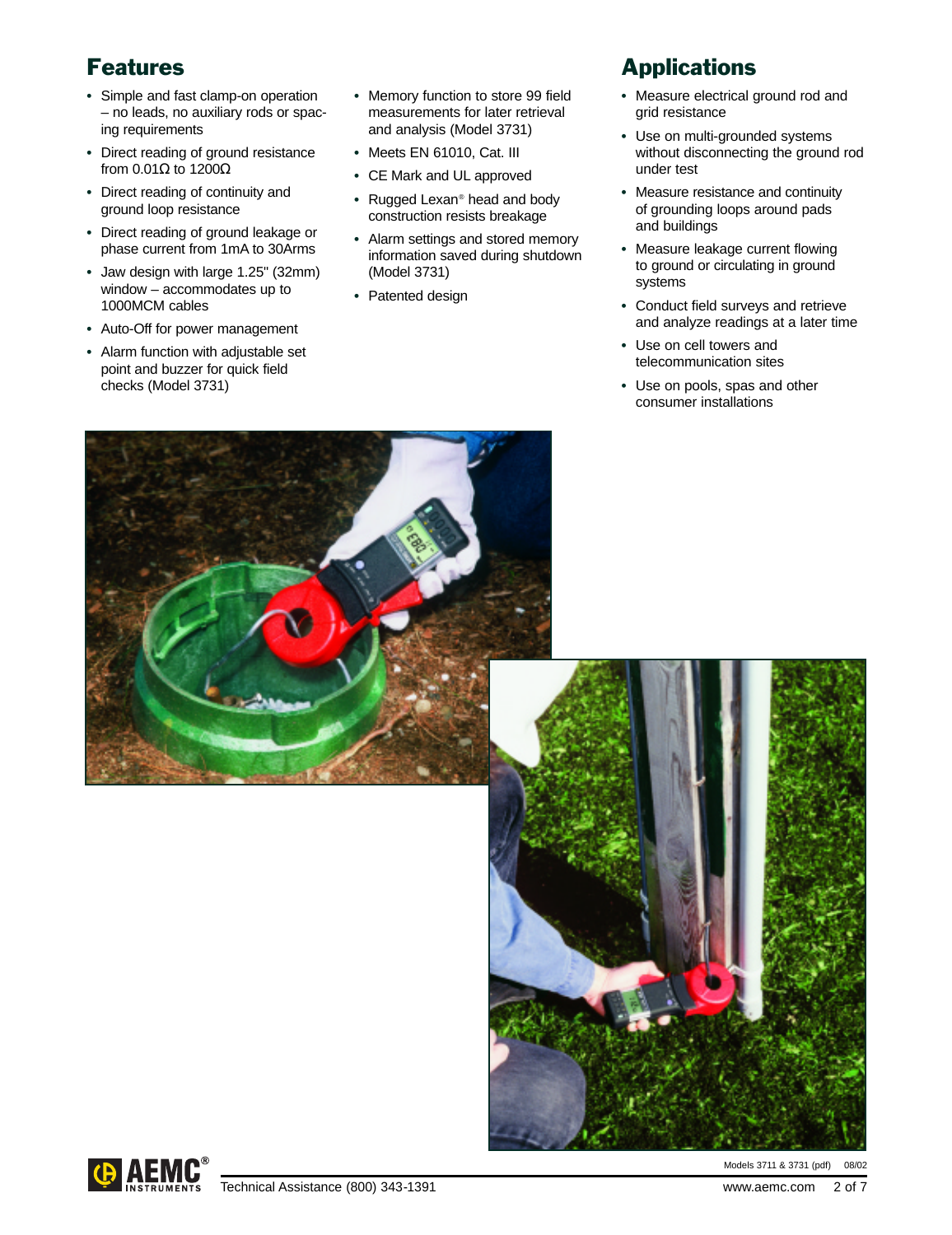# Product Construction

The Models 3711 and 3731 bodies are built of Lexan® (or equivalent polycarbonate) for rugged use. The probe heads are encapsulated in a doublewalled shell for extra strength and reinforced for enhanced field reliability. Overall construction and mechanical design ratings such as drop test, shock, vibration and weatherproofing against water penetration or dust, meet or exceed IEC standards. The products have been designed to EN 61010, Cat. III and UL approved. Both models are CE Marked.

The probe head, (jaw) is a key component in the measurement and overall product performance. The large jaw thickness permits use on tight ground conductors on poles and in manholes. The 1.25" (32mm) opening accommodates not only ground rods, but also larger ground conductors (up to 1000MCM) typically found in telecommunication buildings or railroad applications.

The inner jaw is composed of two independent and individually shielded magnetic cores, permitting measurement without noise interference or cross talk common to separate probe instruments.

Thorough mechanical design, including small winglets, ensures reliable and repetitive jaw alignment for accuracy and prevents undesirable contamination into the jaw spring assembly.

CE requirements and design minimize electromagnetic interference near substations and tower sites.

The ergonomic body design permits one-handed operation. The guard provides additional strength and prevents the hand from slipping or coming into contact with conductors under test. The LCD lens cover may be easily replaced if scratched. The sealed push-buttons directly access all test functions and are easily operated even with gloved hands.

## Overview of Functions



- $\Omega$  Displayed when measuring resistance
- **mA, A** Displayed when measuring current
- *100***%** Percentage of battery life remaining
- Flashing indicates low battery condition **+ –**
- $\bullet$ Indicates the Auto-Off feature is inactive
- Indicates Alarm Active Hi or Lo Ô depending on which arrow is displayed
- HOLD pushbutton has been pressed **HOLD**
- $...11$ Active beeper function
- **NOISE** Noise in the reading
- $\rightarrow$ Probe jaws not closed properly.
- <sup>4</sup> *IBB*<sup>2</sup> Alarm set points
- **MEM** Memory function active
- **MR** *88* Memory Recall (MR) and location (from 1 to 99)
- **R<1**Ω Resistance measured is below 1Ω

| <b>Functions &amp; Features</b> |  |
|---------------------------------|--|
|---------------------------------|--|

| Model                         | 3711 | 3731 |
|-------------------------------|------|------|
| <b>Ohms Range</b>             | ✓    | ℐ    |
| Arms Range                    | ℐ    | J    |
| <b>Hold Function</b>          | ℐ    | ✓    |
| <b>Self Test</b>              | ✓    | ✓    |
| Auto-Off                      | ✓    | ✓    |
| <b>Battery Life Indicator</b> | ✓    | ✓    |
| <b>Noise Indicator</b>        | ✓    | ✓    |
| Open Jaw Indicator            | ✓    | ✓    |
| <b>Closed Loop Indicator</b>  |      |      |
| <b>Multi-Tone Beeper</b>      | J    | ✓    |
| <b>Alarm Function</b>         |      | ✓    |
| <b>Memory (Logging)</b>       |      |      |



### Buttons

**ON/OFF:** Power ON or power OFF. Activates display self test at power-up

Ω**:** Resistance measurement. (Increment the alarm set point and the memory position when in programming mode.)

**A:** Current measurement. (Adjusts the alarm set point and the memory position when in programming mode.)

**AL** (3731 only)**:** Activate/deactivate the alarm function. Access the value of the alarm set point when in programming mode

**MEM** (3731 only)**:** Activate the memory function or to read the stored values in MR (Memory Recall). Clears the memory when in programming mode

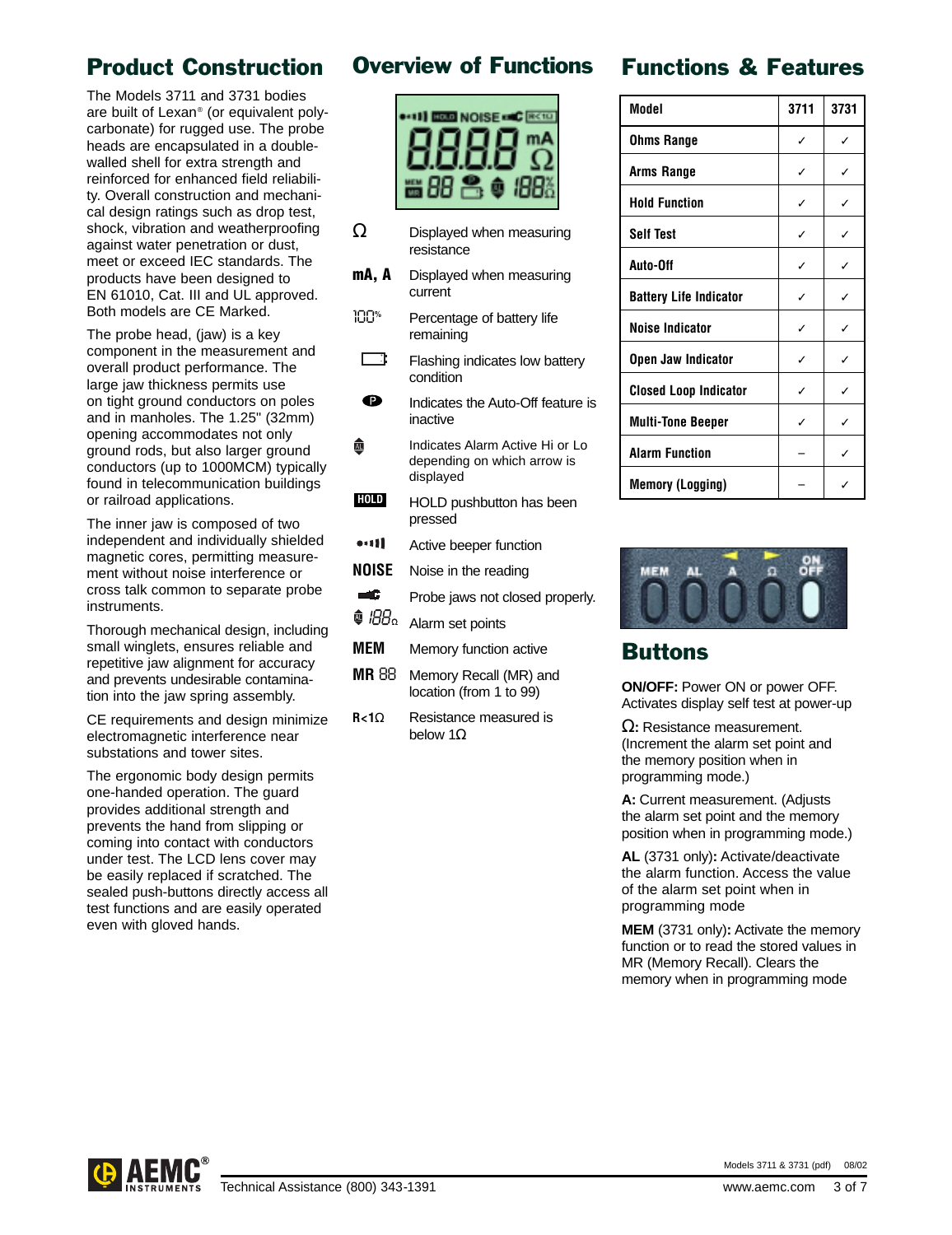# **Specifications**

| <b>ELECTRICAL</b>                                          |                                                                                                                          |                                                                |                              |             |                                 |                                 |                            |                                 |                              |
|------------------------------------------------------------|--------------------------------------------------------------------------------------------------------------------------|----------------------------------------------------------------|------------------------------|-------------|---------------------------------|---------------------------------|----------------------------|---------------------------------|------------------------------|
| <b>Ground Resistance Ranges</b>                            |                                                                                                                          |                                                                |                              |             | Auto-Ranging 0.01Ω to 1200Ω     |                                 |                            |                                 |                              |
| Range                                                      | $0.10$ to                                                                                                                | 1.0 <sub>to</sub>                                              | 50.0 to $\Omega$             |             | 100 to                          | 200 to                          |                            | 400 to                          | 600 to                       |
|                                                            | $1.00\Omega$                                                                                                             | $50.0\Omega$                                                   | $100.0\Omega$                |             | $200\Omega$                     | $400\Omega$                     |                            | $600\Omega$                     | $1200\Omega$                 |
| <b>Resolution</b>                                          | $0.01\Omega$                                                                                                             | $0.1\Omega$                                                    |                              | $0.5\Omega$ | $1\Omega$                       | $5\Omega$                       |                            | $10\Omega$                      | $50\Omega$                   |
| <b>Accuracy</b>                                            | ±2%                                                                                                                      | ±1.5%                                                          |                              | ±2%         | ±3%                             | ±6%                             |                            | ±10%                            | Approx. 25%                  |
|                                                            | of Reading<br>$\pm 0.02\Omega$                                                                                           | of Reading<br>$\pm 0.1\Omega$                                  | of Reading<br>$\pm$ 0.5<br>Ω |             | of Reading<br>$\pm$ 1 $\Omega$  | of Reading<br>$\pm$ 10 $\Omega$ |                            | of Reading<br>$\pm$ 10 $\Omega$ | of Reading<br>$\pm 50\Omega$ |
| <b>Current Measurement Ranges</b>                          |                                                                                                                          |                                                                |                              |             |                                 |                                 |                            |                                 |                              |
| Range                                                      |                                                                                                                          | Auto-Ranging 1mA to 30.00Arms<br>0.300 to 2.999A<br>1 to 299mA |                              |             |                                 |                                 | 3.00 to 29.99A             |                                 |                              |
| <b>Resolution</b>                                          |                                                                                                                          | 0.001A<br>1mA                                                  |                              |             |                                 | 0.01A                           |                            |                                 |                              |
| <b>Accuracy</b>                                            |                                                                                                                          | $±2.5\%$ of Reading + 2mA                                      |                              |             | $±2.5\%$ of Reading + 2mA       |                                 | $±2.5\%$ of Reading + 20mA |                                 |                              |
| <b>Resistance Measurement</b>                              |                                                                                                                          |                                                                |                              |             |                                 |                                 |                            |                                 |                              |
| Frequency                                                  |                                                                                                                          |                                                                |                              |             | 2403Hz                          |                                 |                            |                                 |                              |
| <b>Resistance Overload</b>                                 |                                                                                                                          |                                                                |                              |             | OL displayed above $1200\Omega$ |                                 |                            |                                 |                              |
| <b>Current Measurement</b>                                 | 47 to 800Hz                                                                                                              |                                                                |                              |             |                                 |                                 |                            |                                 |                              |
| <b>Frequency</b>                                           |                                                                                                                          |                                                                |                              |             |                                 |                                 |                            |                                 |                              |
| <b>Current Overload</b>                                    | OL displayed above 29.99Arms                                                                                             |                                                                |                              |             |                                 |                                 |                            |                                 |                              |
| <b>Power Source</b>                                        | 9V Alkaline battery (IEC 6LF22 or NEDA 1604A)                                                                            |                                                                |                              |             |                                 |                                 |                            |                                 |                              |
| <b>Battery Life</b>                                        | Typical: 8 hours or approx. 1000 measurements of 30 seconds                                                              |                                                                |                              |             |                                 |                                 |                            |                                 |                              |
| <b>MECHANICAL</b>                                          |                                                                                                                          |                                                                |                              |             |                                 |                                 |                            |                                 |                              |
| <b>Display</b>                                             | 33/4 Digit, 1.73 x 1.10" (44 x 28mm)                                                                                     |                                                                |                              |             |                                 |                                 |                            |                                 |                              |
| <b>Operating Temperature</b><br><b>Storage Temperature</b> | 14° to 131°F (-10° to 55°C)                                                                                              |                                                                |                              |             |                                 |                                 |                            |                                 |                              |
| <b>Relative Humidity</b>                                   | -22° to 158°F (-30° to 70°C)                                                                                             |                                                                |                              |             |                                 |                                 |                            |                                 |                              |
| <b>Dimensions</b>                                          | 10 to 90% RH @ 14° to 104°F (-10° to 40°C), 75% RH @ 131°F (55°C)<br>$9.25 \times 3.94 \times 2.17$ " (235 x 100 x 55mm) |                                                                |                              |             |                                 |                                 |                            |                                 |                              |
| Weight                                                     | $2.2$ lbs $(1kg)$                                                                                                        |                                                                |                              |             |                                 |                                 |                            |                                 |                              |
| <b>Jaw Window Diameter</b>                                 | $1.25$ " (32mm)                                                                                                          |                                                                |                              |             |                                 |                                 |                            |                                 |                              |
| <b>Jaw Opening</b>                                         | $1.38$ " (35mm)                                                                                                          |                                                                |                              |             |                                 |                                 |                            |                                 |                              |
| Case                                                       | Lexan <sup>®</sup> 920A or equivalent (UL94V2)                                                                           |                                                                |                              |             |                                 |                                 |                            |                                 |                              |
| <b>Colors</b>                                              | Gray body, red jaws                                                                                                      |                                                                |                              |             |                                 |                                 |                            |                                 |                              |
| <b>Shock Test</b>                                          | IEC 68-2-27                                                                                                              |                                                                |                              |             |                                 |                                 |                            |                                 |                              |
| <b>Vibration Test</b>                                      | IEC 68-2-6                                                                                                               |                                                                |                              |             |                                 |                                 |                            |                                 |                              |
| Drop Test (1m)                                             | IEC 68-2-32                                                                                                              |                                                                |                              |             |                                 |                                 |                            |                                 |                              |
| <b>Dielectric Test</b>                                     | 2500VAC                                                                                                                  |                                                                |                              |             |                                 |                                 |                            |                                 |                              |
| <b>Environmental</b>                                       | IP30, IEC 359, Group III                                                                                                 |                                                                |                              |             |                                 |                                 |                            |                                 |                              |
| <b>Working Voltage</b>                                     | 150V, Cat. III - Pollution Degree 2; 300V, Cat. II - Pollution Degree 2                                                  |                                                                |                              |             |                                 |                                 |                            |                                 |                              |
| Max Overload (A or $\Omega$ Function)                      | 100A continuous, 200A (<5s) 50/60Hz                                                                                      |                                                                |                              |             |                                 |                                 |                            |                                 |                              |
| <b>U.S. Patent</b>                                         | No. 362,639                                                                                                              |                                                                |                              |             |                                 |                                 |                            |                                 |                              |
| UL File No.                                                | E192383                                                                                                                  |                                                                |                              |             |                                 |                                 |                            |                                 |                              |
| <b>SAFETY</b>                                              |                                                                                                                          |                                                                |                              |             |                                 |                                 |                            |                                 |                              |
| <b>Safety Rating</b>                                       | EN 61010-2-032 (Class 2) Double Insulation                                                                               |                                                                |                              |             |                                 |                                 |                            |                                 |                              |
| <b>CE Mark</b>                                             | Yes                                                                                                                      |                                                                |                              |             |                                 |                                 |                            |                                 |                              |

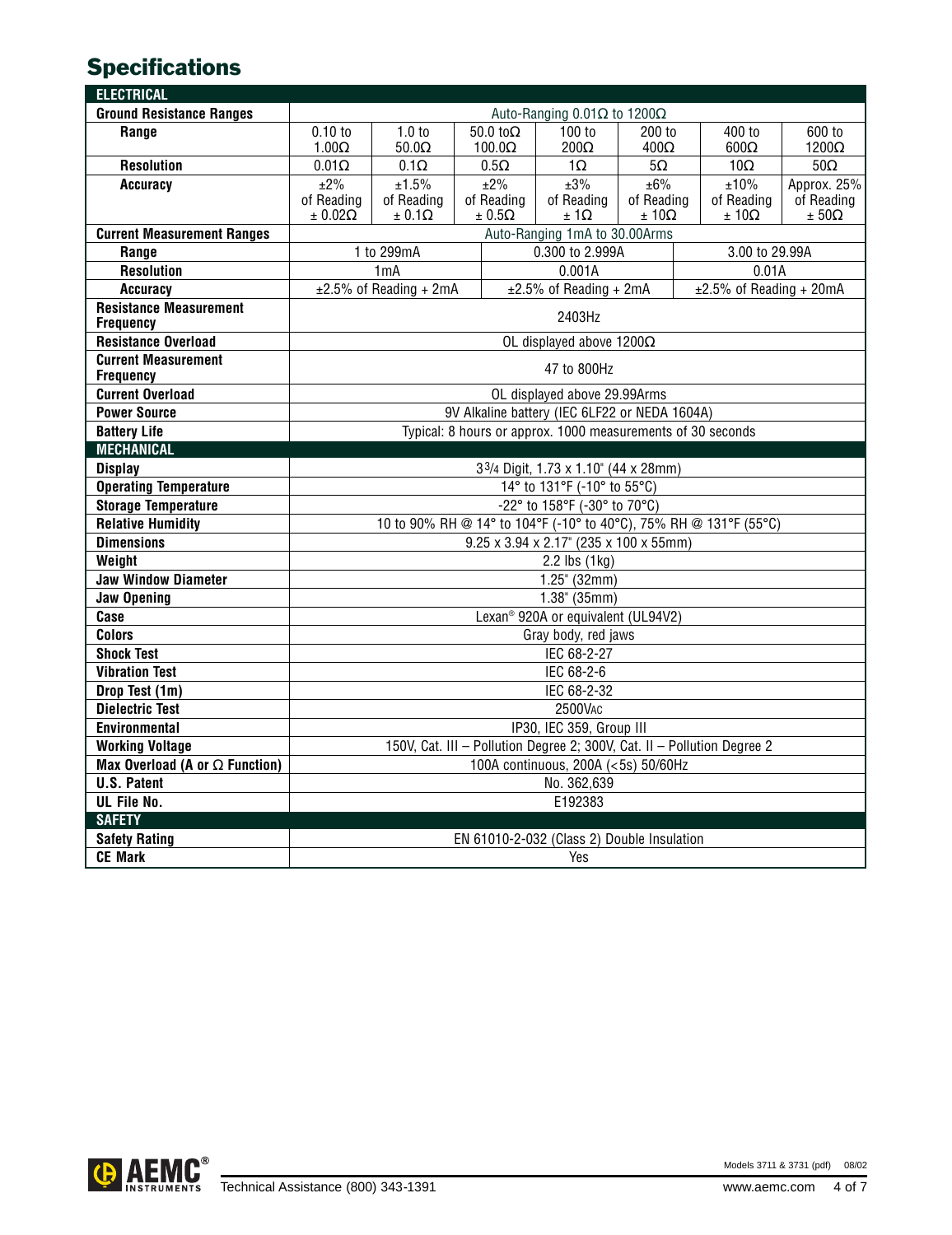## Accessories



Models 3711 & 3731 (pdf) 08/02<br>
INSTRUMENTS Technical Assistance (800) 343-1391 [www.aemc.com](http://www.aemc.com) 5 of 7

Models 3711 & 3731 (pdf) 08/02

Calibration Check Loop (included)

ð

CHRESTONLOGE 250

 $\bullet$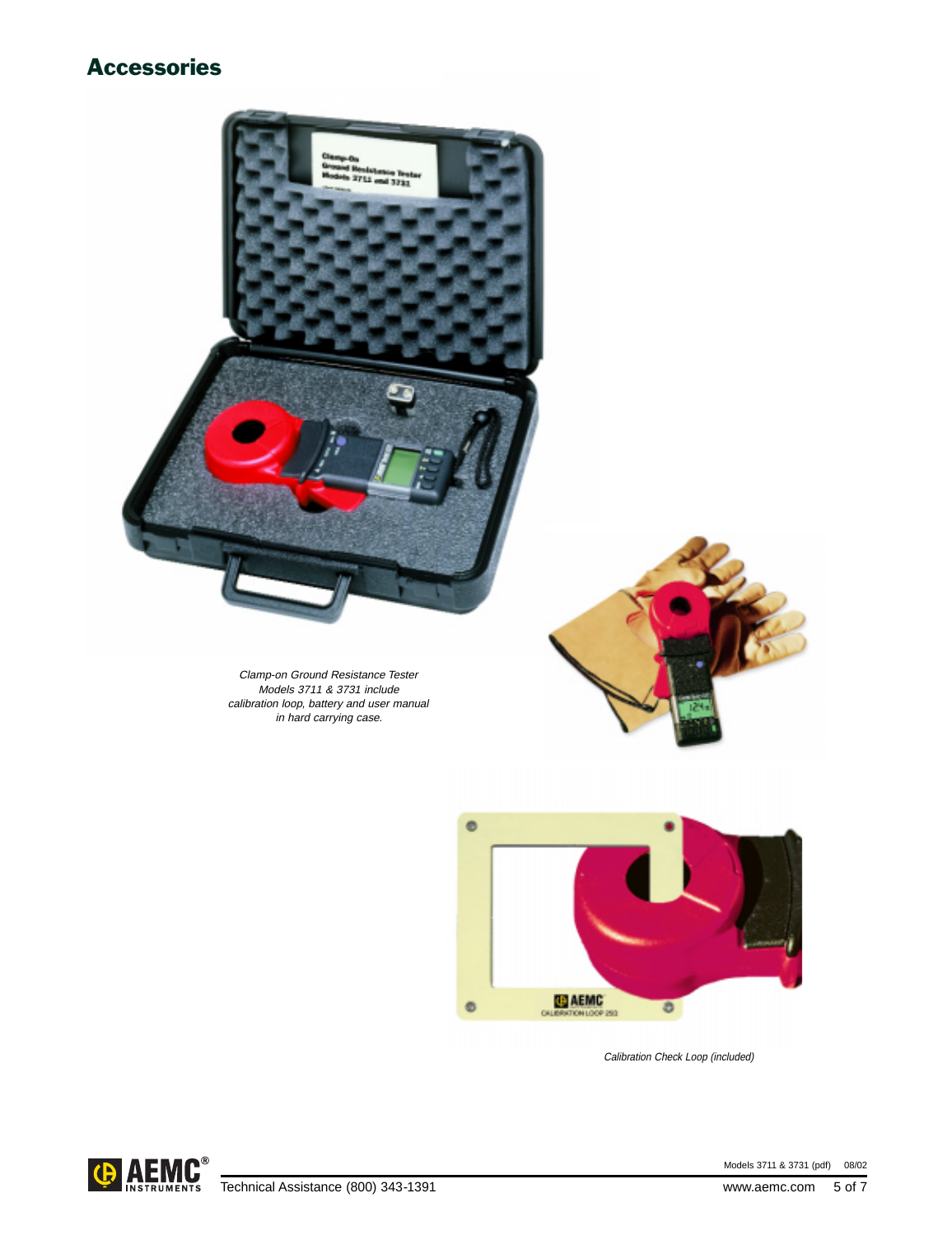

- 1. Head assembly
- 2. Hold button
- 3. Display
- 4. On/Off
- 5. Ω: Resistance measurements
- 6. A: Current measurements
- 7. AL: Alarm button (Model 3731 only)
- 8. MEM: Memory button (Model 3731 only)
- 9. Lever opens and closes jaws

| <b>ORDERING INFORMATION</b>                                                                         | <b>CATALOG NO.</b> |
|-----------------------------------------------------------------------------------------------------|--------------------|
| Includes hard carrying case, 9V Alkaline battery, $25\Omega$ calibration check loop and user manual |                    |
| Includes hard carrying case, 9V Alkaline battery, $25\Omega$ calibration check loop and user manual |                    |